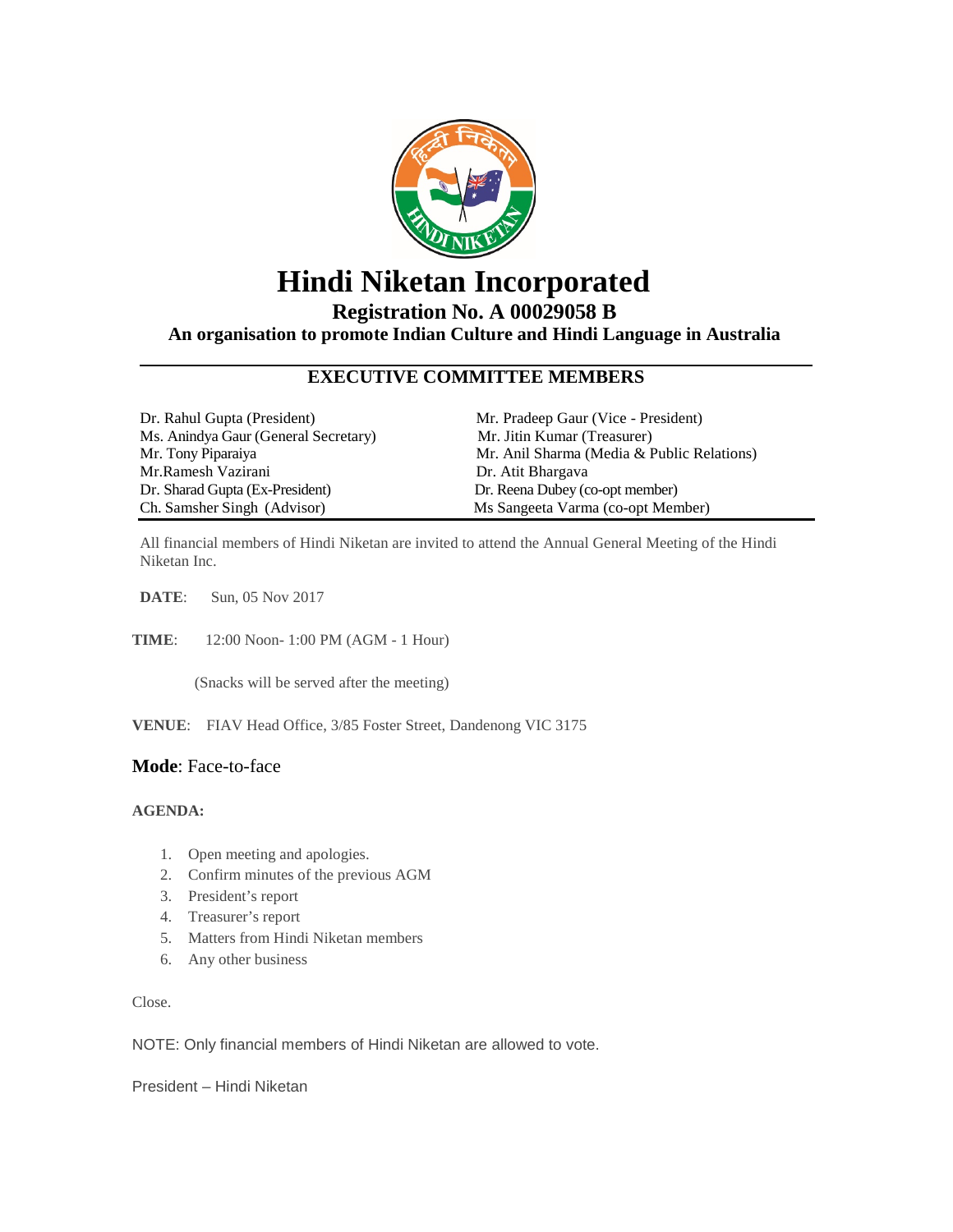### **NOMINATIONS to serve on Hindi Niketan (HN) Executive Committee (EC)**

The HN can only function with the valued contributions of those who are willing to serve on Executive Committee. Becoming an active member of Committee helps your society to support the community, and to run the events that YOU want. Moreover, being a part of the EC offers greater opportunities to meet others in the community, and provides additional community experience/networking.

Financial members of the Hindi Niketan (HN) can nominate either themselves or another member. The nominee must accept the nomination, which must be supported by two members (which can include the nominee). *We are keen to receive nominations that promote diversity on the Executive Committee (EC), including diversity in age, gender, and location.*

All positions are open for nomination:

- \* Offices on Council (5 positions):
- **President**
- **- Treasurer**
- **- General Secretary**
- **- Media & Public Relations (Web Master)**
- **- Vice President**

\* Ordinary members of Executive Committee (up to maximum 5 positions) **(Total is maximum 10 for 2 years tenure)**

#### **For nominations to be eligible to receive proxy votes, they must be submitted to independent returning officer Mr. Manoj @ [manojnagpurkar@yahoo.com](mailto:manojnagpurkar@yahoo.com) by Saturday 4th Nov 2017**

Additional nominations will be solicited at the AGM itself, but those cannot receive proxy votes.

#### PROXY NOTIFICATIONS

For any financial members unable to attend the AGM in person, you can indicate your wishes by proxy.

(1) Proxy voting for candidates whose nominations was received by COB 25 October, 2017. **The list of eligible candidates will be circulated a few days before the AGM.**

(2) Proxy nominations sent after COB  $29<sup>th</sup>$  October, 2017 to be raised at the AGM. These must satisfy the conditions stipulated in the guidelines (summarised above) in order to be considered.

Proxy notifications can be sent to the President ((presidenthindiniketan@gmail.com) at least 24 hours before the AGM.

Alternatively, proxy notifications can be handed directly to the President at the AGM before the commencement of official business.

**In the case of nominations, either handwritten signatures (scanned if necessary) or direct emails from each party involved should be received, to confirm all requirements are met.**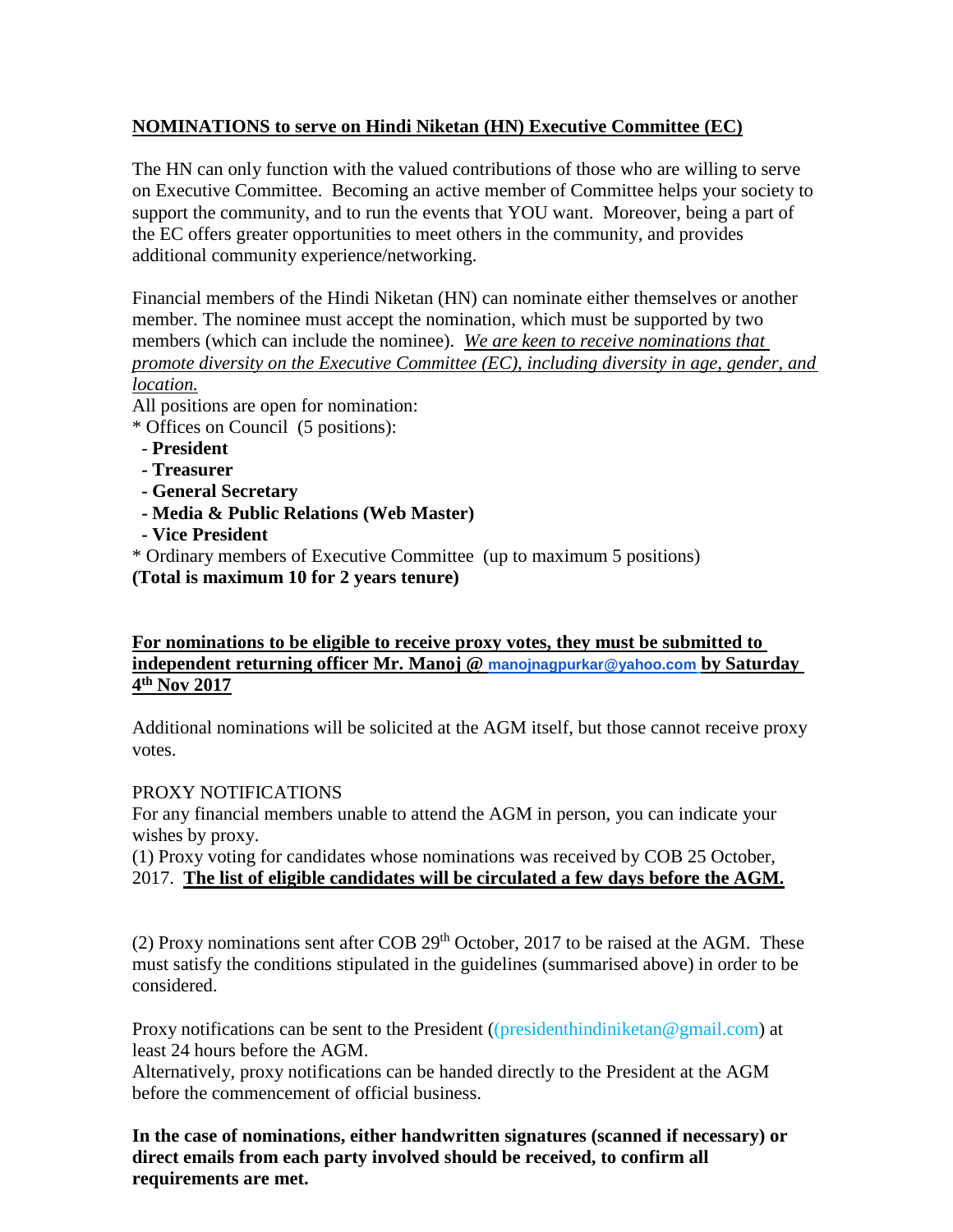**Minutes:**

**Present**: Dr Rahul Gupta (Chair) (RG), Dr Sharad Gupta (SG), Mr. Tony Pipraiya (TP), Ms Anindya Gaur (AG), Mr. Pradeep Gaur (PG), Mr. Ramesh Vazirani (RV), Dr. Atit Bhargava (AB), Dr. Reena Dubey (RD), Ms Sangeeta Varma (SV), Mr. Manoj Nagpurkar (independent returning officer), Ms Neelam Gupta

#### **Mode**: Face-to-face

- 1. RG welcomed all the present people to attend the AGM. It was emphasised that HN is not for profit organisation and runs through volunteering only.
- 2. Minutes of the last AGM moved and accepted as it is.

### Hindi Niketan Website

- HN will take over from Mr. Pradeep Gaur the control of HN website by March 2018. HN thanked Mr Gaur and his contribution for managing and maintaining the HN website for so many years.
- Regular updates are required to be made on the website
- Every function photos and details to be up on the website for more information
- Website to be made more eye catching in order attract more public attention Action: Approved PG informed that he will cooperate and direct the website domain name to HN so that it becomes independent.
- 3. President Report: Rahul highlighted the events carried out by HN in the 2017including Australia Day/India's independence day in Jan 2017 plus VCE award function in April 2015-all program ran quite well. He also emphasised that membership push is required. HN also organised a trip to Mt Buller. It was only attended by approx. 25 people due to non-school holidays.
- 4. Treasurer report presented by RG only as Jitin Kumar couln't attend the meeting. All is in order and no outstanding dues for any activity pending. RG emphasised as well that HN is not liable for any dues now. It was decided that ANZ account authorising signatures to be changed with the following should be signatory

Dr. Rahul Gupta (President) and Ms Anindya Gaur (General Secretary) /or Mr. Jitin Kumar (Treasurer) -Two signatures are required to operate the Hindi Niketan Inc account.

Action: AGM minutes to be submitted with ANZ authorities forms etc.

5. Matters from Hindi Niketan members

Normally functions are well managed but HN is considering considering

- 1. Social issues impacting Indian origin migrants such as domestic violence etc.
- 2. Cultural awareness among youth towards Indian culture/Hindi language and involvement into Australian values
- 3. Showcase unique Indian cultural programs so that youth and elderly both are involved in all HN activities in future HN functions
- 4. Charity money raising in local areas to support local organisations
- 6. Any other matter: RG indicated that HN will be celebrating "Diwali" function on  $19<sup>th</sup>$ Nov 2017 at Clayton hall. Everyone needs to provide supporting hands to the President and Secretary & Cultural Secretary for fantastic program. Monash council